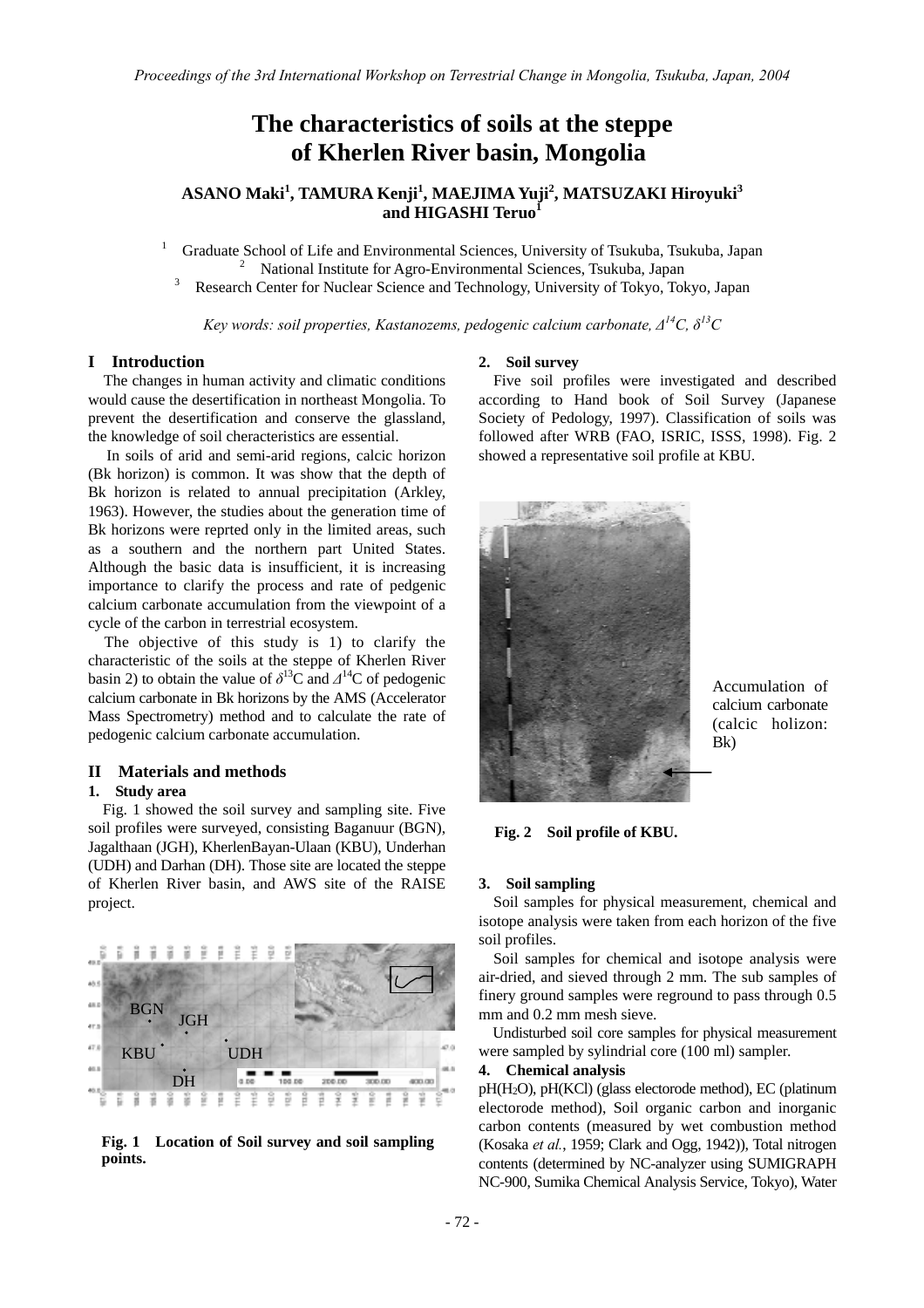soluble cation of  $Ca^{2+}$ , Na<sup>+</sup>, Mg<sup>2+</sup>, K<sup>+</sup> (determined by Atomic Absorption Spectrophotometry using AA-6200, SHIMADZU Co., Kyoto), Water soluble anions of  $SO<sub>4</sub><sup>2</sup>$ , Cl<sup>-</sup>, PO<sub>4</sub><sup>-</sup>, NO<sub>3</sub><sup>-</sup> (determined by Ion chromatography (YOKOGAWA IC7000 SERIES II), Exchangeable bases of  $Ca^{2+}$ , Na<sup>+</sup>, Mg<sup>2+</sup>, K<sup>+</sup> (determined by Atomic absorption Spectrophotometry using AA-6200, SHIMADZU Co., Kyoto) on the extract with 1 mol  $L^{-1}$  CH<sub>3</sub>COONH<sub>4</sub>, CEC (measured by the method of Schollenberger (Committee of Soil Environment Analysis, 1997).

#### **5. Physical measurement**

Three phase ratio and saturated hydraulic conductivity were determined by the core method.

#### **6. Isotopic analysis**

Radio carbon and stable carbon analysis of soil carbonate samples were carried out by Accelerator Mass Spectrometry (AMS), using 5MV Tandem van de Graaff electrostatic accelerater (National Electrostatics Corporation) in Micro Analysis Laboratory, Tandem accelerator, The Univ. Tokyo.

The soil samples of Bk horizon (Fig.2) in each five profile were reacted with 85% H3PO4 under vacuum to release CO<sub>2</sub>. Then reduced to graphite with H<sub>2</sub> and its <sup>14</sup>C / <sup>12</sup>C ratio was measured by AMS.

$$
\delta^{13}C \, (\% \phi) = \{ (^{13}C / ^{12}C)_{\text{sample}} / (^{13}C / ^{12}C)_{\text{PDB}} - 1 \} \times 10^3 \, (1)
$$
  

$$
\Delta^{14}C \, (\% \phi) = \{ (^{14}C / ^{12}C)_{\text{sample}(-25)} / (^{14}C / ^{12}C)_{\text{STD}} \times 2^{\circ} \, ((t - 1950) / 5730) - 1 \} \times 10^3 \tag{2}
$$

*δ*13C STD: the PDB standard, *∆*14C STD:NIST HOX II (1950),

radiocarbon age

$$
= -8033 \ln \left[ \left( \frac{14}{C} / \frac{12}{C} \right)_{sample(-25)} / \left( \frac{14}{C} / \frac{12}{C} \right)_{STD(-25)} \right] (3)
$$

#### **III Results**

 The chemical and physical properties at the soil surface of the investigation area were considered to be uniform if geographical feature was a flat side. However, in the Bk horizons, difference was remarkable in pH, EC, water-soluble cation and anion, and exchangeable base especially. Water soluble ions of soils showed higher content at site with lower precipitation.

The rate of pedgenic calcium carbonate accumulation was calculated 1.10 g  $m<sup>-2</sup>$  yr<sup>-1</sup> from the relationships between the radiocarbon age and the contents of  $CaCO<sub>3</sub>$ in the Bk horizons (Fig. 3). The *∆*14C ratio was high in the upper part in Bk horizon at the site with high amount of precipitation. In contrast, the *∆*14C ratio was lower the upper part of Bk horizon at the site with lower amount of precipitation. The  $\delta^{13}$ C ratio show difference of CO<sub>2</sub> sources, they shows difference of water movement in soils each site (Fig. 4).

Fig.5 shows the characteristics of soil at the steppe of Kherlen River basin.



Fig. 3 The relationships between CaCO<sup>3</sup> contents **and Radiocarbon age of pedogenic calcium carbonate in Bk horizons.** 



**Fig. 4 The stable carbon isotope ratios of different components of terrestrial ecosystems (Nordt** *et al.***, 1996).** 



**Fig. 5 The characteristics of soil at the steppe of Kherlen River basin.**